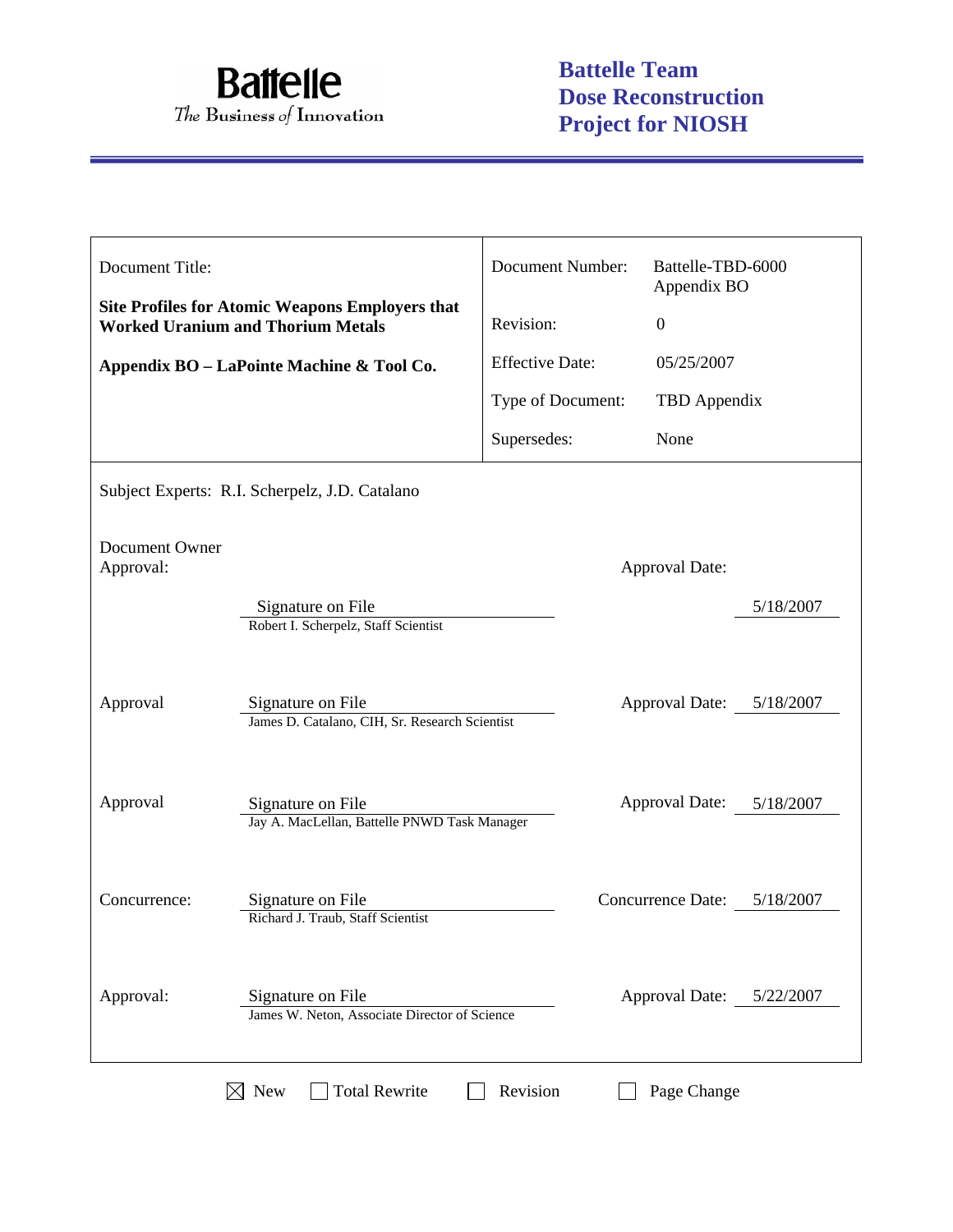

**Battelle Team Dose Reconstruction Project for NIOSH**

**FOR DOCUMENTS MARKED AS A TOTAL REWRITE, REVISION, OR PAGE CHANGE, REPLACE THE PRIOR REVISION AND DISCARD / DESTROY ALL COPIES OF THE PRIOR REVISION.**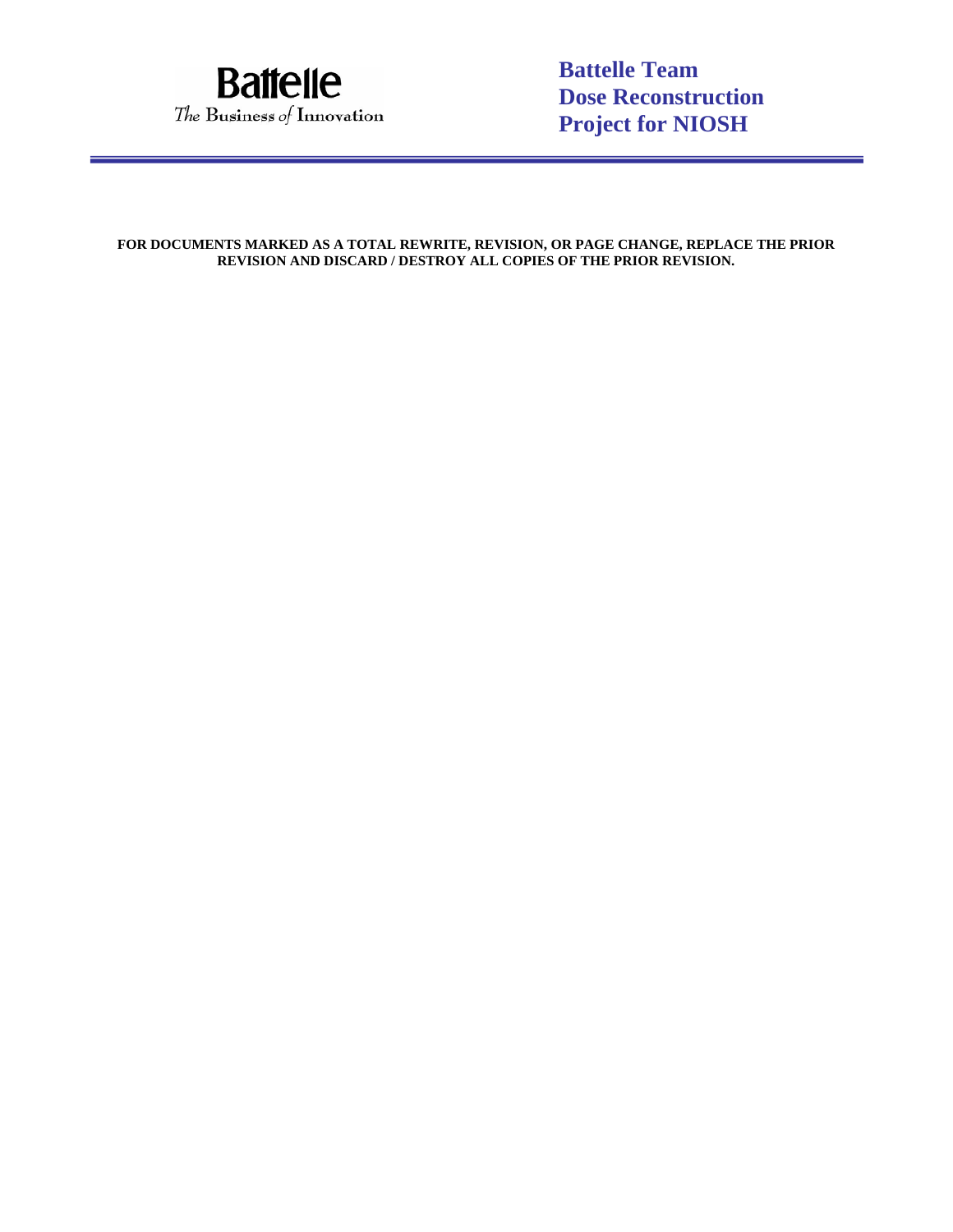# **LaPointe Machine & Tool Company**

## **BO.1 Introduction**

This document serves as an appendix to Battelle-TBD-6000, Site Profiles for Atomic Weapons Employers that Worked Uranium and Thorium Metals. This appendix describes the results of document research specific to this site. Where specific information is lacking, research into similar facilities described in the body of this Site Profile is used.

# **BO.2 Site Description**

The LaPointe Machine and Tool Company operated a machine shop in Hudson, Massachusetts. In 1956, the National Lead of Ohio Company (Fernald) conducted a single test involving the use of uranium metal on a broaching machine and an arbor press at this facility. $<sup>1</sup>$ </sup>

### **BO.2.1 Site Activities**

Broaching is a metal removal process that uses an elongated tool having a number of teeth of successively increasing size that cut in a fixed path. The broaching tool is pulled or pushed along a fixed path so that each tooth removes successively more metal. The final dimension is achieved by the cut of the last tooth. Broaching machines may be either horizontal or vertical, and may operate either internally or externally to a work piece. Broaching is done with coolant flooded onto the tool and work piece, thus particulate emissions are similar to those of other metalworking processes such as shaping, planing and drilling. An arbor press is a mechanical press similar to a drill press in which a lever is used to apply pressure to a work piece in order to force one piece into another. Both of these machining operations are generally low emissions processes.

### **BO.2.2 Job Categories**

Table BO.1 assigns LaPointe Machine Tool Company claimants' job titles as of the effective date of this appendix to the Job Categories listed in **Bold Text** below. One claimant was a precision grinder (form grinder), and the other was involved in inventory control. The precision grinder is a machine operator, and although there is no indication in the files Concerning which machines he actually operated, a favorable assumption is that he was the operator of the broaching machine on the day of the test. As such, he is considered to have "plant floor high" exposure potential. The inventory control clerk is assumed to have minimal likelihood of exposure. His job would have been to maintain inventory records, possibly including the control of uranium metal shipped to and from the facility. However, it should be noted that this claimant began his employment on 4/1/1957, more than one year after the only known work with uranium at this facility.

|                        | <b>Plant Floor High</b> (Involved directly in operations) |
|------------------------|-----------------------------------------------------------|
| <b>Plant Floor Low</b> | (Involved in support of operations)                       |
| Supervisor             | (Assumed to spend some time in the production areas)      |
| <b>Clerk</b>           | (Assumed to have minimal exposure)                        |

Claims forwarded to NIOSH by the Department of Labor after the effective date of this appendix will be evaluated during the dose reconstruction process to determine the most appropriate of the four Job Categories.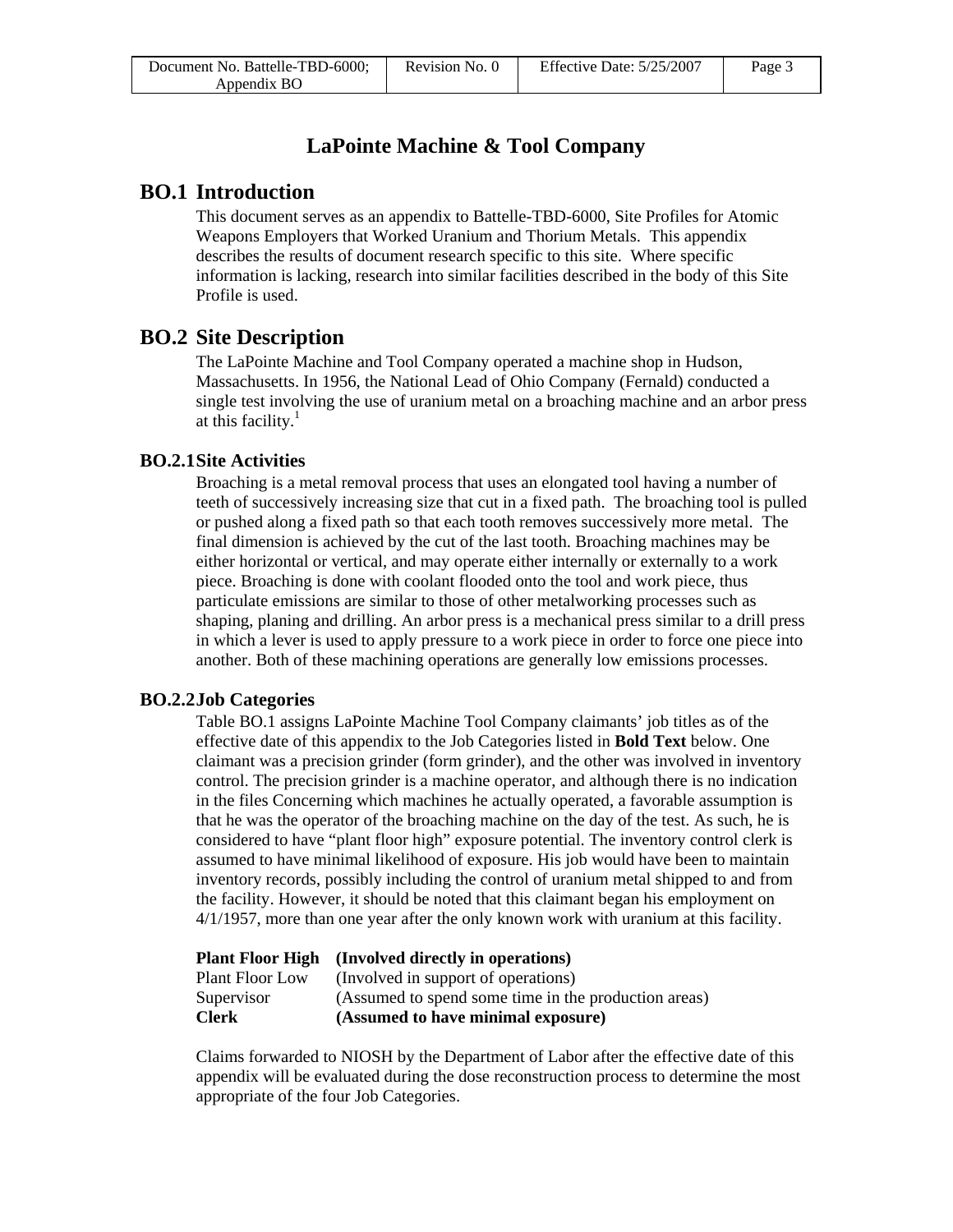| Document No. Battelle-TBD-6000; | Revision No. 0 | Effective Date: $5/25/2007$ | Page 4 |
|---------------------------------|----------------|-----------------------------|--------|
| Appendix BO                     |                |                             |        |

# **BO.3 Occupational Medical Dose**

No information regarding occupational medical dose specific to LaPointe Machine  $\&$ Tool Company was found. One of the claimants indicated in the CATI interview that medical x-rays were conducted annually. There was no information regarding medical xrays in the second claimant's CATI interview. Nevertheless, information to be used in dose reconstructions for which no specific information is available is provided in ORAUT-OTIB-0006, the dose reconstruction project technical information bulletin covering diagnostic x-ray procedures.

# **BO.4 Occupational Internal Dose**

There were no data found in the site research data base regarding dust levels associated with the work performed at LaPointe Machine and Tool Company. The body of this TBD, specifically table 7.5, provides air sampling data for facilities involved in machining uranium. While broaching operations are not presented in the table, the dust exposures associated with this operation would be similar to those associated with drilling operations and this level should be used. Thus, we estimate that an operator performing broaching of uranium metal would have a daily weighted average exposure of  $20$  dpm/m<sup>3</sup>. This would represent "plant floor high" exposure levels. Other job categories should be scaled as follows:

- Plant floor low—50% of plant floor high exposure
- Supervisor—25% of plant floor high exposure
- Clerical—10% of supervisor exposure (2.5% of plant floor high)

Tables BO.1 and BO.2 contain inhalation and ingestion intakes in terms for pCi per day for each job category and each year.

# **BO.5 Occupational External Dose**

There was no information in the site research database with respect to external exposures. No radiation surveys were performed during the tests, and only one survey was performed several months after the test. In this survey, the area around the broaching machine and arbor press were found to be clean, however there was a bit of contamination found on the equipment. At that time, contamination levels measured slightly above background at 0.25 mrep/hr β/γ. This contamination was apparently removed with one swipe of a rag (which was sent back to NLO, on whose behalf the tests were run). $^{2}$ 

Given the lack of contemporaneous survey data, external doses are calculated based on airborne contamination levels as described above. This Battelle TBD provides guidance for calculating external doses associated with submersion and surface loading based on airborne contamination levels. External dose rates for working with uranium metal are taken from TBD Sections 6.2 and 6.3.

Tables BO.3 and BO.4 contain external doses associated with the work at this facility.

# **BO.6 Residual Contamination**

The NIOSH "Report on Residual Radioactive and Beryllium Contamination at Atomic Weapons Employer Facilities and Beryllium Vender Facilities" indicates "Documentation exists which shows that the facility was effectively decontaminated immediately after DOE work was completed." Additionally, "there is little potential for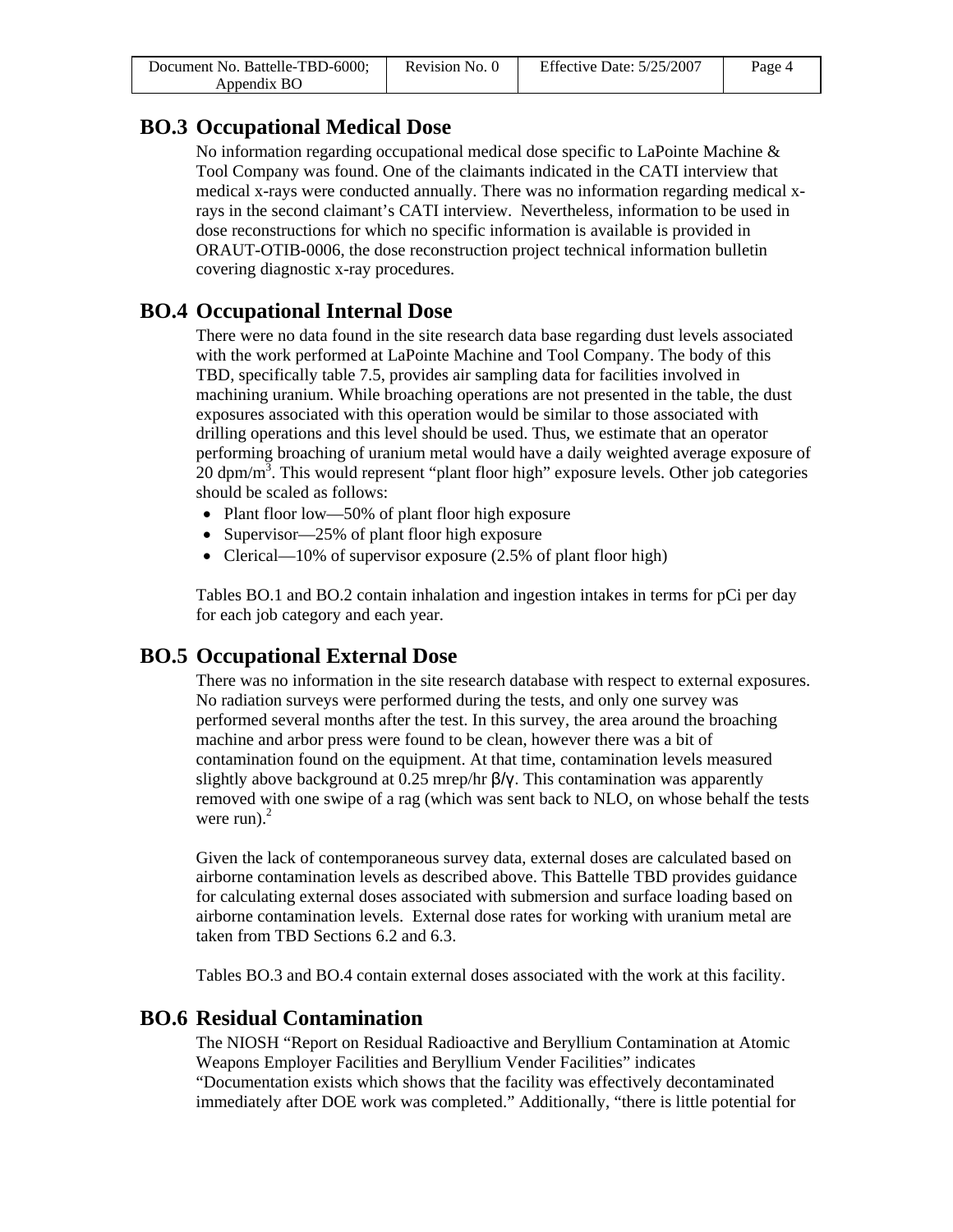| Document No. Battelle-TBD-6000; | Revision No. 0 | Effective Date: $5/25/2007$ | Page 5 |
|---------------------------------|----------------|-----------------------------|--------|
| Appendix BO                     |                |                             |        |

significant residual contamination outside of the period in which weapons-related production occurred."<sup>3</sup> It is assumed that there was no cleanup of contamination during the year of operation, so exposure to residual contamination was calculated for an 11 month period in 1956.

# **BO.7 References**

- 1. DOE Office of Health, Safety and Security, EEOICPA web site. http://www.hss.energy.gov/healthsafety/fwsp/advocacy/faclist/findfacility.cfm
- 2. Reference No. 9760, pg. 7
- 3. Report on Residual Radioactive and Beryllium Contamination at Atomic Weapons Employer Facilities and Beryllium Vender Facilities. http://www.cdc.gov/niosh/ocas/pdfs/tbd/rescon/rcontam1206.pdf http://www.cdc.gov/niosh/ocas/pdfs/tbd/rescon/appen-2.pdf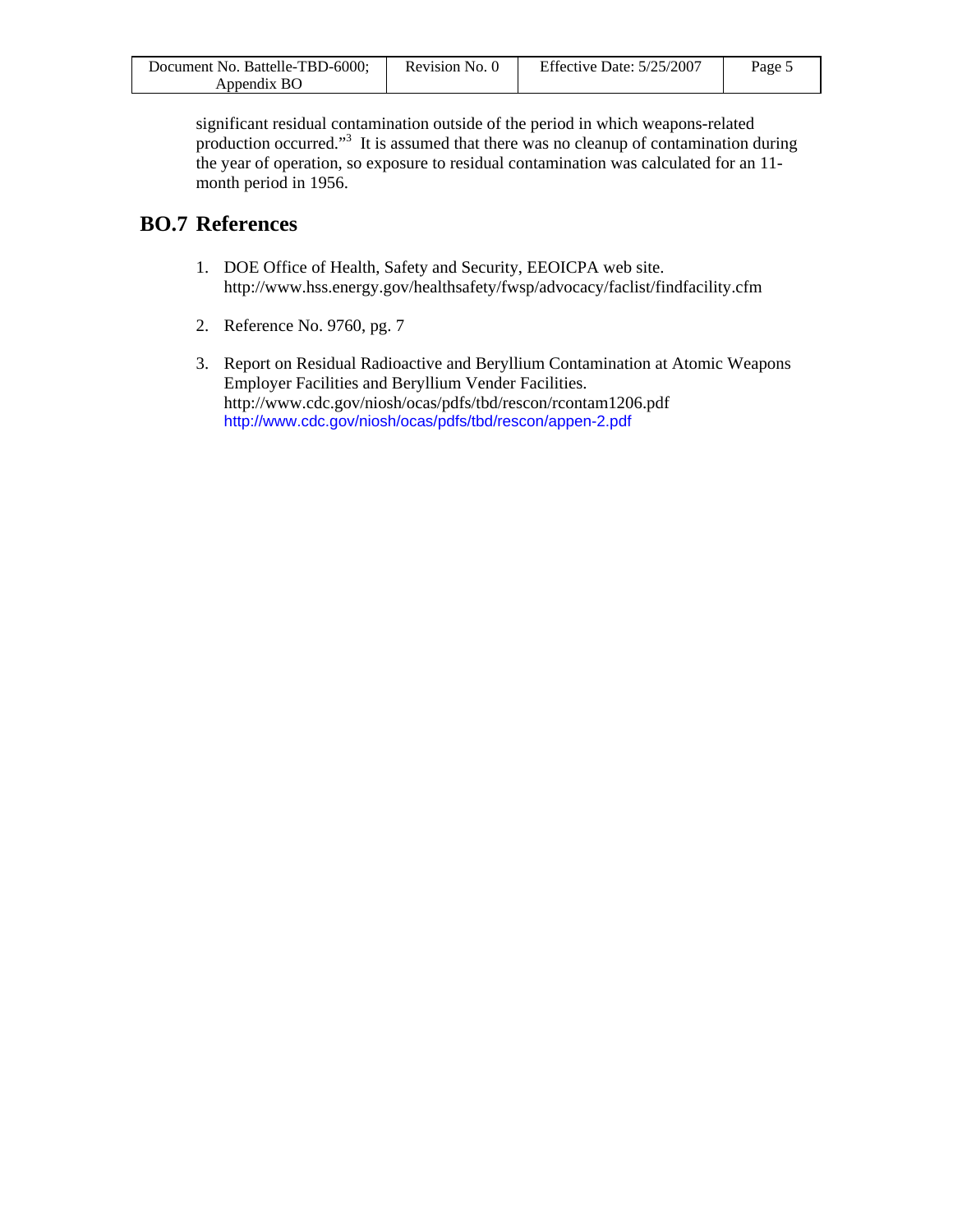| TBD-6000<br>-BC<br>No.<br>Battelle-<br>Document<br><br>Appendix | Revision<br>N <sub>O</sub><br>n c | /2007<br>. הי<br>ective<br>Date:<br>ETHEL. | $a$ ge |
|-----------------------------------------------------------------|-----------------------------------|--------------------------------------------|--------|
|                                                                 |                                   |                                            |        |

## **Table BO.1 INTERNAL DOSE PATHWAYS - Inhalation of Airborne Radionuclides**

### **Assumptions:**

Operational Period Daily Weighted Average Air Concentration, Plant Floor High: 9 dpm/m $^3$ Residual Period Daily Weighted Average Air Concentration: 0 dpm/m<sup>3</sup> TBD GSD Default is 5 Conversion Factor: 2.22 dpm/pCi Breathing Rate: 1.2 m^3/hour All intakes and doses assume full-time employment for the given year.

|                        |      | Operation    |       | Relevant       | Intake   |            |                                                                          |
|------------------------|------|--------------|-------|----------------|----------|------------|--------------------------------------------------------------------------|
| <b>Job Category</b>    | Year | <b>Phase</b> | Hr/Yr | <b>Nuclide</b> | (pCi/d)  | <b>GSD</b> | TBD Reference or Research Justification                                  |
| Plant Floor High       | 1956 | Operations   | 8     | U234           | 1.07E-01 | 5.0        | Metal TBD Table 7.5, Drill                                               |
| Plant Floor High       | 1956 | Residual     | 1833  | U234           | 5.28E-04 | 5.0        | Resuspension of contamination deposited during<br>operations, no cleanup |
| <b>Plant Floor Low</b> | 1956 | Operations   | 8     | U234           | 5.33E-02 | 5.0        | Ratio from Plant Floor High                                              |
| <b>Plant Floor Low</b> | 1956 | Residual     | 1833  | U234           | 5.28E-04 | 5.0        | Resuspension of contamination deposited during<br>operations, no cleanup |
| Supervisor             | 1956 | Operations   | 8     | U234           | 2.67E-02 | 5.0        | Ratio from Plant Floor High                                              |
| Supervisor             | 1956 | Residual     | 1833  | U234           | 5.28E-04 | 5.0        | Resuspension of contamination deposited during<br>operations, no cleanup |
| Clerical               | 1956 | Operations   | 8     | U234           | 2.67E-03 | 5.0        | Ratio from Plant Floor High                                              |
| Clerical               | 1956 | Residual     | 1833  | U234           | 5.28E-04 | 5.0        | Resuspension of contamination deposited during<br>operations, no cleanup |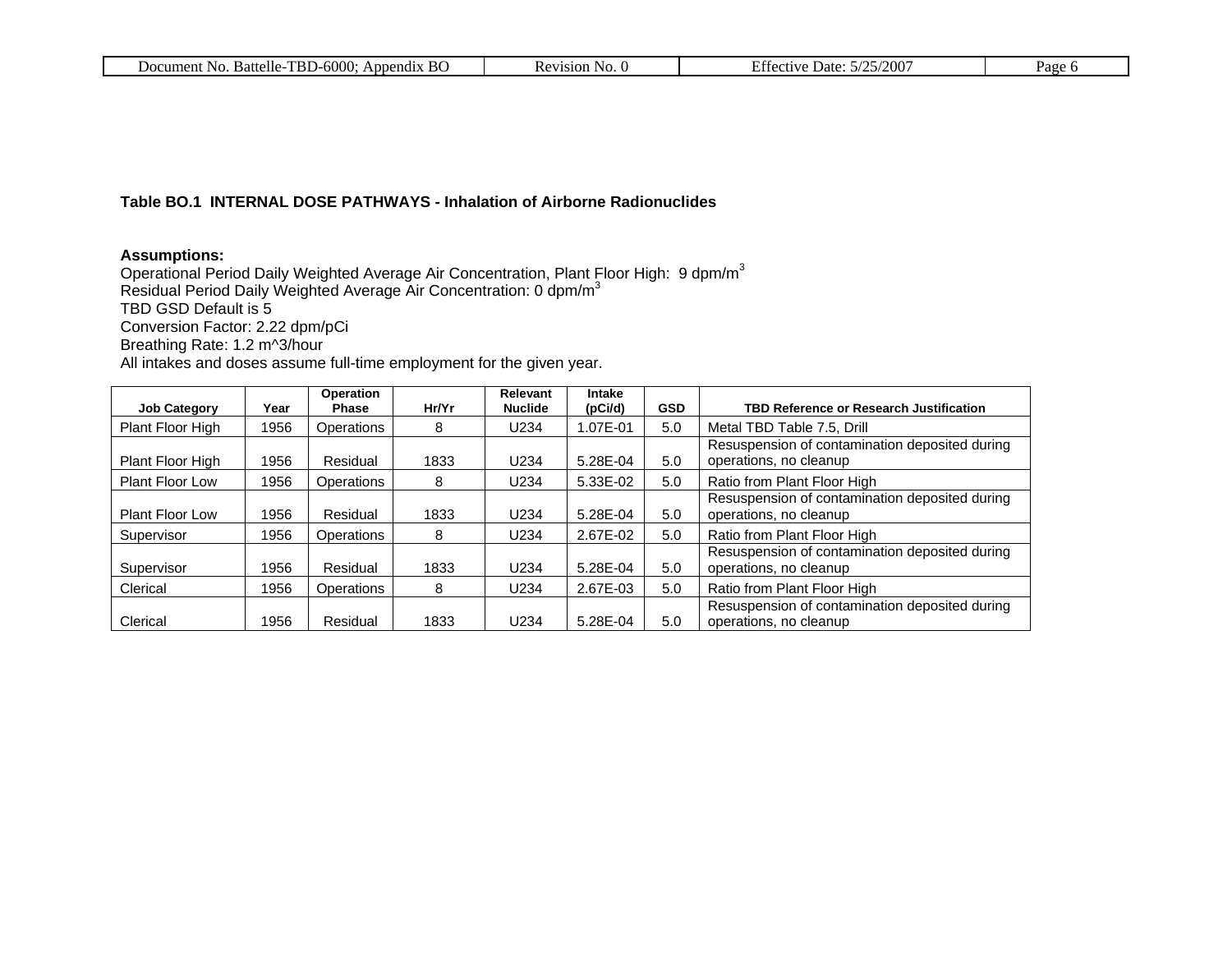| B <sub>C</sub><br>Battelle-TBD-6000<br>N <sub>O</sub><br>Document<br>Append <sub>1X</sub><br> | Kevision<br>NO. | $-25/2007$<br>$\Gamma$ cc<br>Date :<br>$\cdots$ $\cdots$<br>,, | Page |
|-----------------------------------------------------------------------------------------------|-----------------|----------------------------------------------------------------|------|
|-----------------------------------------------------------------------------------------------|-----------------|----------------------------------------------------------------|------|

## **Table BO.2 INTERNAL DOSE PATHWAYS - Ingestion of Airborne Radionuclides**

#### **Assumptions:**

Air Concentration to Intake Conversion Factor: 3.06E-05 (M^3/d)/(hr/y) - see 7.1.6 TBD-6000 Deposition velocity: 0.00075 m/s Resuspension Factor: 1.00E-06 1/m

| <b>Job Category</b>    | Year | Operation<br><b>Phase</b> | Hr/Yr | Relevant<br><b>Nuclide</b> | Intake<br>(pCi/d) | <b>GSD</b> | <b>TBD Reference or Research Justification</b>                           |
|------------------------|------|---------------------------|-------|----------------------------|-------------------|------------|--------------------------------------------------------------------------|
| Plant Floor High       | 1956 | <b>Operations</b>         | 8     | U234                       | 9.93E-04          | 5.0        | Metal TBD Table 7.5, Drill                                               |
| Plant Floor High       | 1956 | Residual                  | 1833  | U234                       | 4.92E-06          | 5.0        | Resuspension of contamination deposited during<br>operations, no cleanup |
| <b>Plant Floor Low</b> | 1956 | Operations                | 8     | U234                       | 4.97E-04          | 5.0        | Ratio from Plant Floor High                                              |
| <b>Plant Floor Low</b> | 1956 | Residual                  | 1833  | U234                       | 4.92E-06          | 5.0        | Resuspension of contamination deposited during<br>operations, no cleanup |
| Supervisor             | 1956 | <b>Operations</b>         | 8     | U234                       | 2.48E-04          | 5.0        | Ratio from Plant Floor High                                              |
| Supervisor             | 1956 | Residual                  | 1833  | U234                       | 4.92E-06          | 5.0        | Resuspension of contamination deposited during<br>operations, no cleanup |
| Clerical               | 1956 | <b>Operations</b>         | 8     | U234                       | 2.48E-05          | 5.0        | Ratio from Plant Floor High                                              |
| Clerical               | 1956 | Residual                  | 1833  | U234                       | 4.92E-06          | 5.0        | Resuspension of contamination deposited during<br>operations, no cleanup |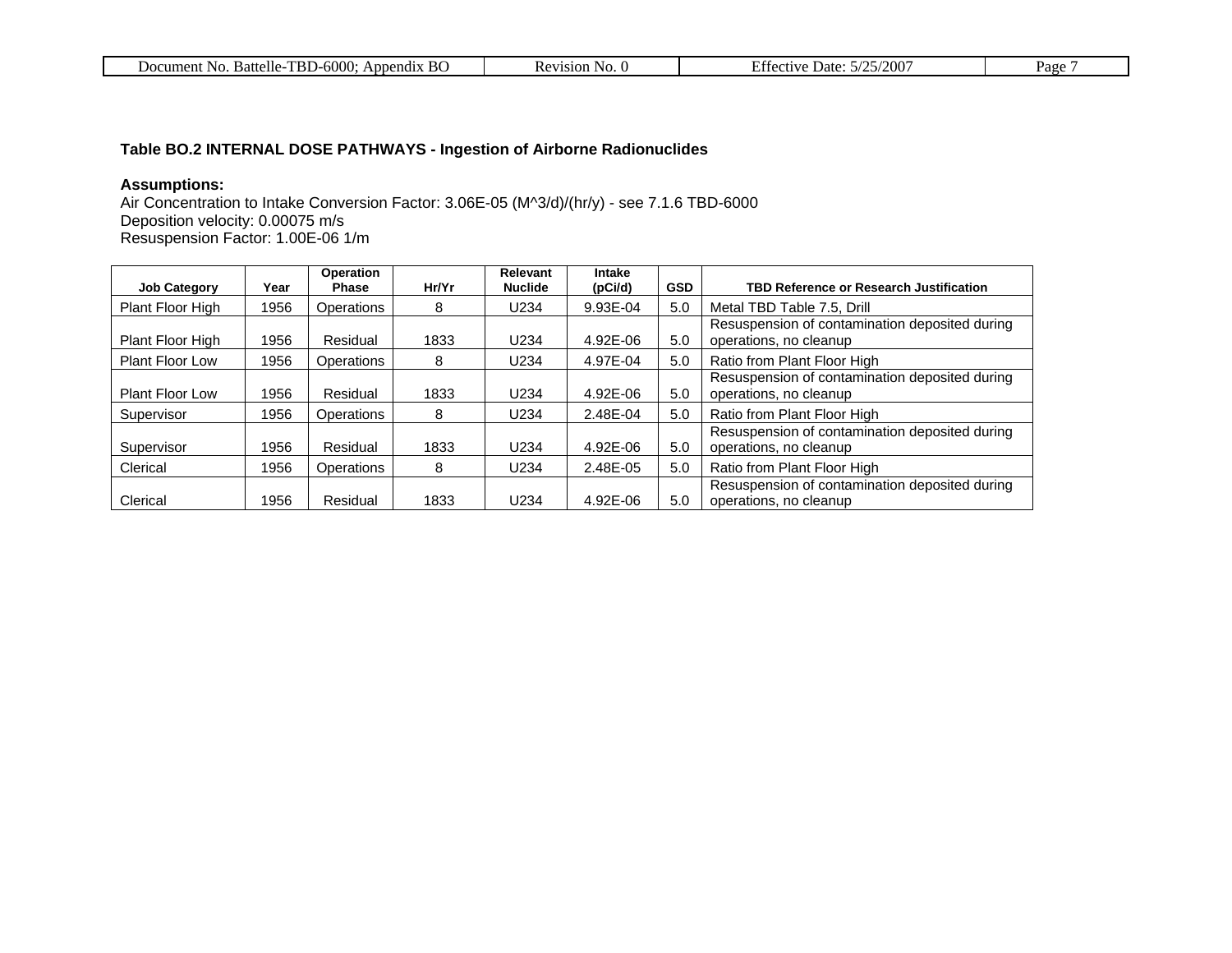| Document No.<br>. Battelle-TBD-6000:<br>BC<br>Appendix | $\cdot$ No.<br>Revision | .5/25/2007<br>Date: 5<br>Effective | Page |
|--------------------------------------------------------|-------------------------|------------------------------------|------|
|                                                        |                         |                                    |      |

#### **Table BO.3 EXTERNAL DOSE PATHWAYS - Whole Body**

### **Asumptions:**

Submersion Dose Conversion Factor: 2.462E-09 mrem/h/dpm/m^3

Deposition velocity: 0.0008

Contaminated Surface Dose Conversion Factor: 5.615E-10 mrem/h/dpm/m^2

All external dose from estimated exposure to uranium slugs

Residual period: Assume no handling of U metal - only exposure is from residual contamination on floor and in air

|                        |      |                                  |       |                            | <b>External</b><br>Whole |            |                                                |
|------------------------|------|----------------------------------|-------|----------------------------|--------------------------|------------|------------------------------------------------|
| <b>Job Category</b>    | Year | <b>Operation</b><br><b>Phase</b> | Hr/Yr | Relevant<br><b>Nuclide</b> | Body<br>(mR/d)           | <b>GSD</b> | <b>TBD Reference or Research Justification</b> |
| Plant Floor High       | 1956 | Operations                       | 8     | U234                       | 5.06E-03                 | 5.0        | Generic Metal TBD, Section 6.3                 |
| Plant Floor High       | 1956 | Residual                         | 1833  | U234                       | 5.48E-07                 | 0.0        | Generic Metal TBD, Section 6.3                 |
| <b>Plant Floor Low</b> | 1956 | Operations                       | 8     | U234                       | 2.53E-03                 | 5.0        | Generic Metal TBD, Section 6.3                 |
| <b>Plant Floor Low</b> | 1956 | Residual                         | 1833  | U234                       | 5.48E-07                 | 5.0        | Generic Metal TBD, Section 6.3                 |
| Supervisor             | 1956 | Operations                       | 8     | U234                       | 2.53E-04                 | 5.0        | Generic Metal TBD, Section 6.3                 |
| Supervisor             | 1956 | Residual                         | 1833  | U234                       | 5.48E-07                 | 5.0        | Generic Metal TBD, Section 6.3                 |
| Clerical               | 1956 | Operations                       | 8     | U234                       | 2.40E-09                 | 5.0        | Generic Metal TBD, Section 6.3                 |
| Clerical               | 1956 | Residual                         | 1833  | U234                       | 5.48E-07                 | 0.0        | Generic Metal TBD, Section 6.3                 |